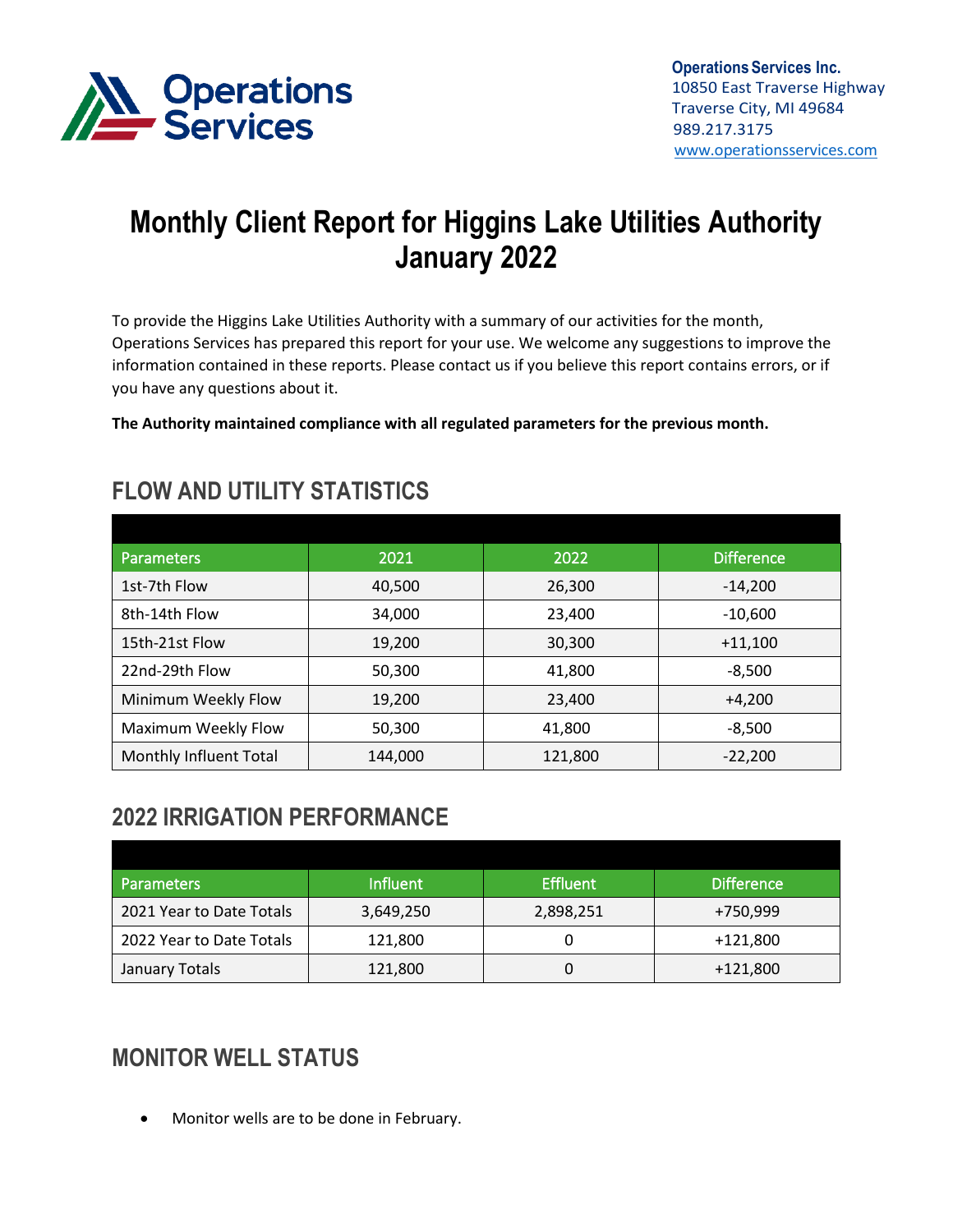# **MONTHLY E-ONE ACTIVITY SUMMARY**

- Operations Services received 0 E-One service requests during January
- There were 0 Miss Dig utility location requests during the month.

# **STRATEGIC PLANNING**

• The pumps have started to arrive, however the panels still haven't.

# **MAINTENANCE**

- Weekly lagoon inspections completed. They are frozen.
- Sprinkler heads have been removed and I have started to clean them.
- The plant is in winter shut down mode now.
- The snow blower is working well.
- The new thermostat was installed.

#### Cummins Backup Generator

- Monthly and weekly inspection and maintenance completed.
- Coolant level seems to be maintaining the proper level.

#### **CONSIDERATIONS**

- Gas is filled when it gets to 40%.
- Plowing out the end of the road is a big help.

#### **OTHER NOTEWORTHY EVENTS OR ACTIVITIES**

- Fence repairs are ongoing.
- The farmer plans on re-seeding another field this spring.

If you have any questions regarding this report, please feel free to contact Operations Services at 989.217.3175

Wade Trim Operations Services, Inc.

Theron Scharffe Operator / 231-622-3362